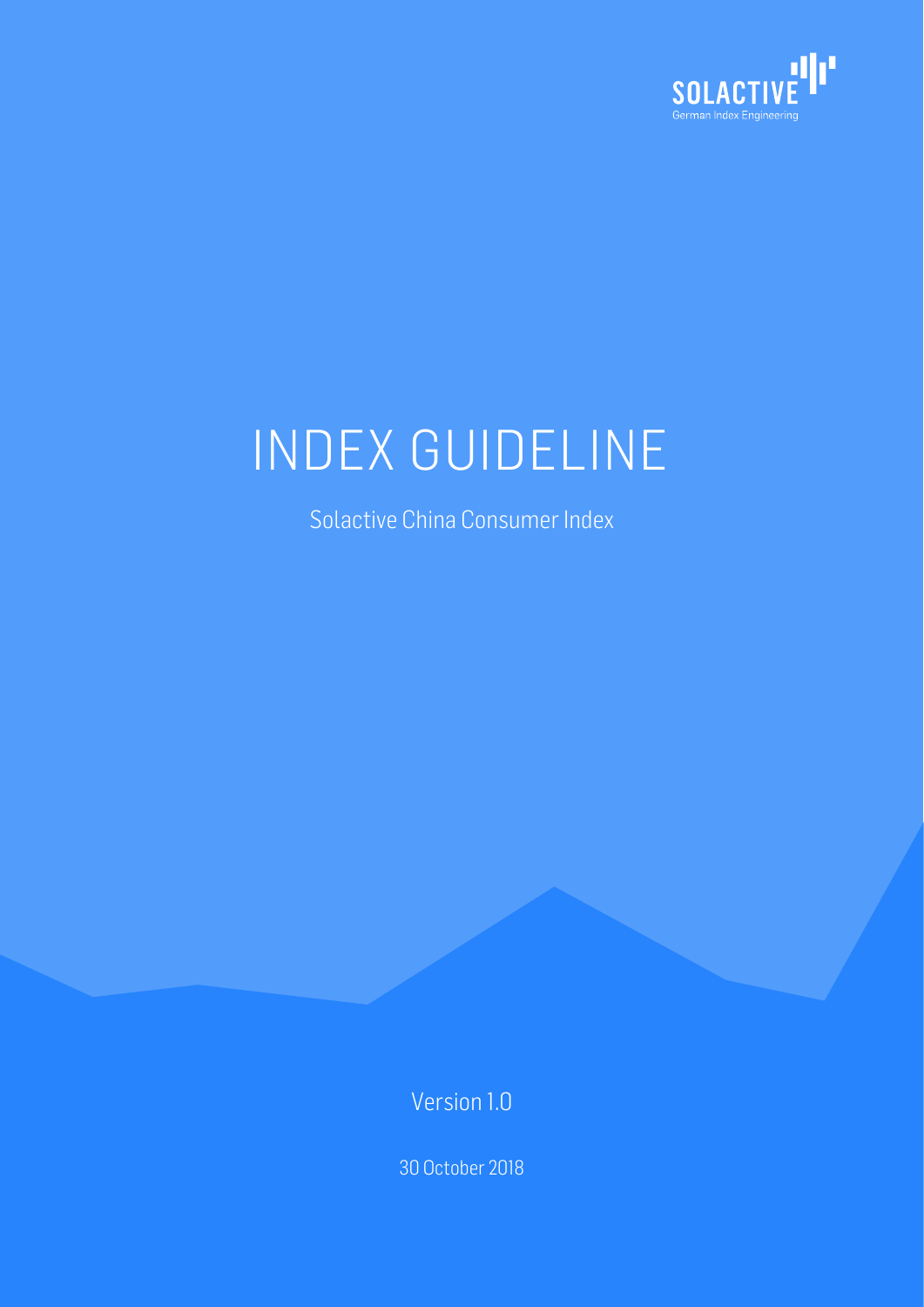

# INDEX GUIDELINE

Solactive China Consumer Index

Version 1.0

30 October 2018

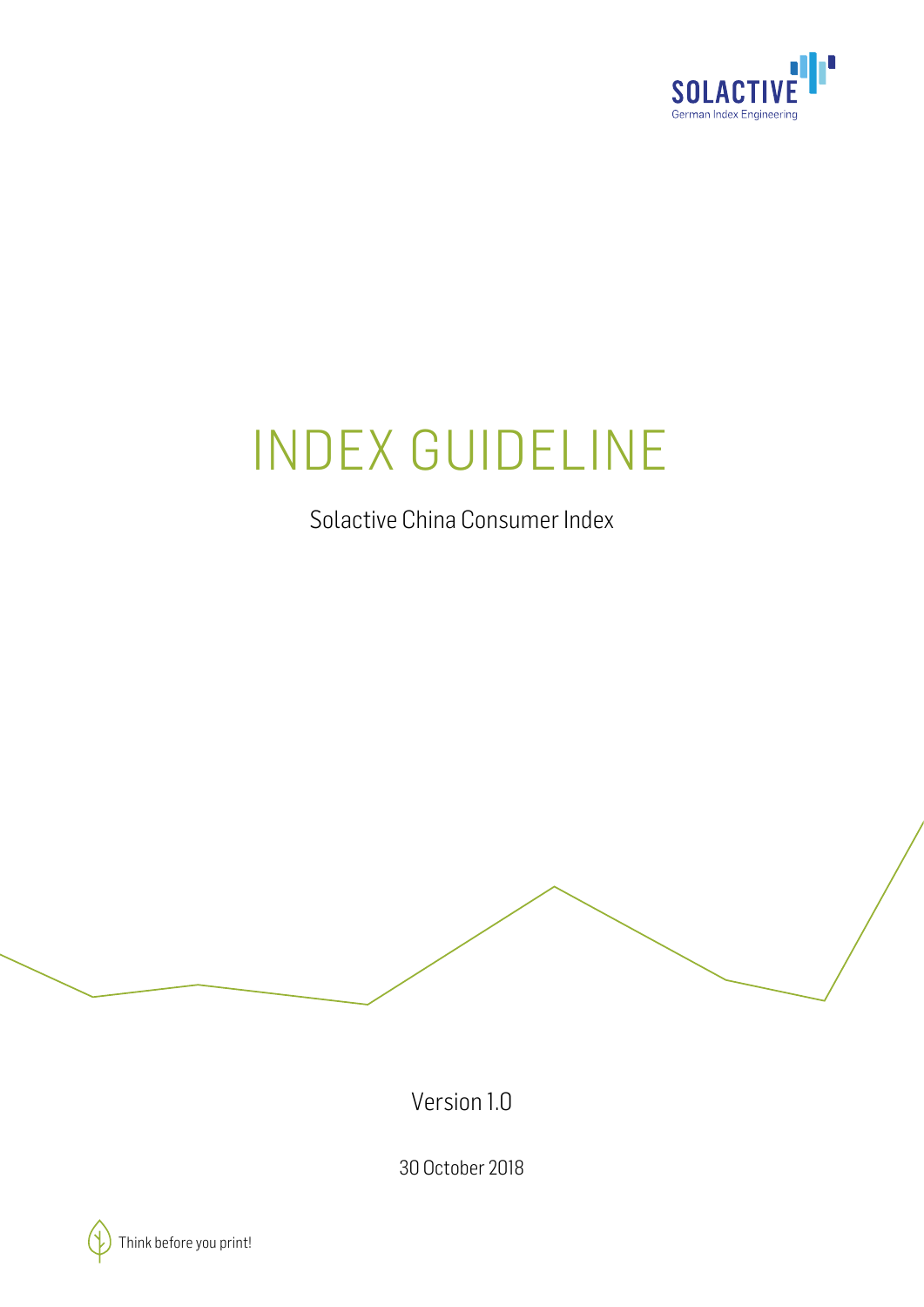# TABLE OF CONTENTS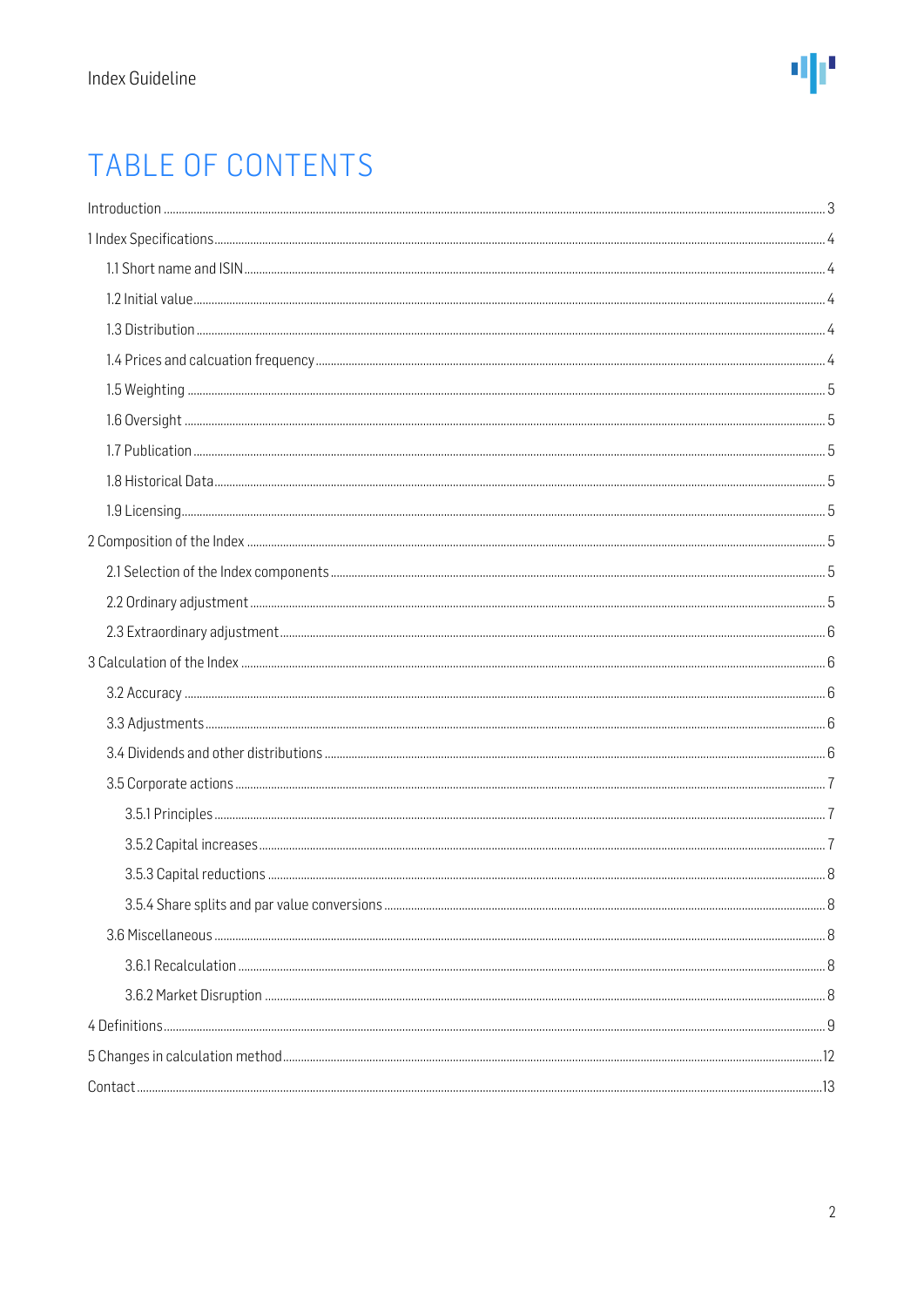# <span id="page-3-0"></span>INTRODUCTION

This document (the "Guideline") is to be used as a guideline with regard to the composition, calculation and maintenance of the Index. Any changes made to the Guideline are initiated by the Committee specified in Section 1.6. The Index is calculated and published by Solactive AG. The name "Solactive" is trademarked.

It contains the underlying principles and rules regarding the structure and operation of the Solactive China Consumer Index (the "Index"). Solactive AG shall make every effort to implement the applicable regulations. Solactive AG does not offer any explicit or tacit guarantee or assurance, neither pertaining to the results from the use of the Index nor the Index value at any certain point in time nor in any other respect. The Index is merely calculated and published by Solactive AG and it strives to the best of its ability to ensure the correctness of the calculation. There is no obligation for Solactive AG – irrespective of possible obligations to issuers – to advise third parties, including investors and/or financial intermediaries, of any errors in the Index. The publication of the Index by Solactive AG does not constitute a recommendation for capital investment and does not contain any assurance or opinion of Solactive AG regarding a possible investment in a financial instrument based on this Index.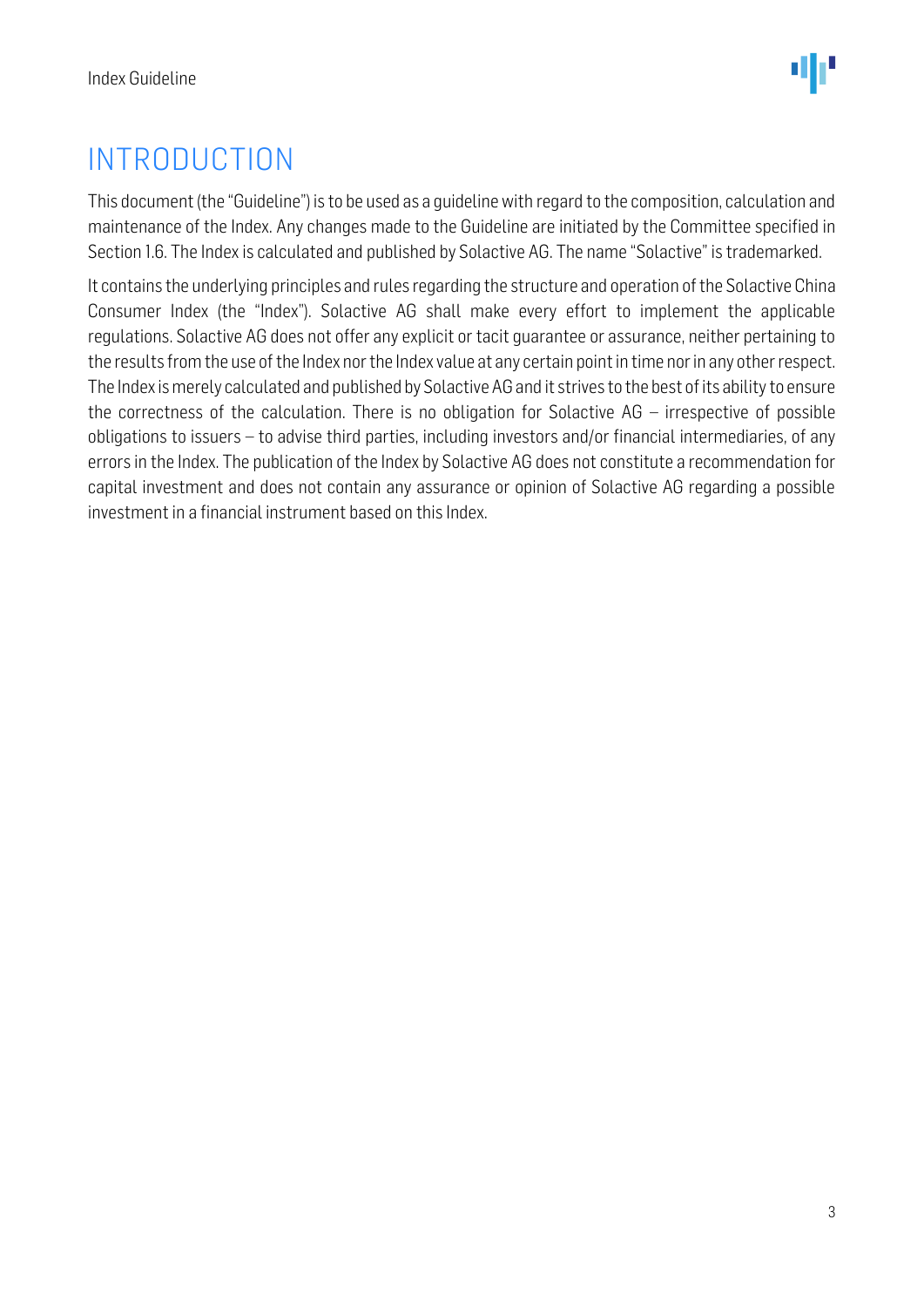# <span id="page-4-0"></span>1 INDEX SPECIFICATIONS

- $>$  The Solactive China Consumer Index (the "Index") is an Index of Solactive AG and is calculated and distributed by Solactive AG.
- $>$  The Index intends to track the price movements of the 20 largest companies according to market capitalization that are classified in any of the three following sectors – Consumer Services, Consumer Durables and Consumer Non- Durables – and furthermore derive more than 75 per cent of their revenues from China. The index universe consists of all stocks listed on the Hong Kong Stock Exchange and US-listed American Depositary Receipts ("ADRs").
- $>$  The Index is a Price Return/Net Total Return/Gross Total Return index.
- $>$  The Index is published in EUR.

### <span id="page-4-1"></span>1.1 SHORT NAME AND ISIN

| Name                                  | isin         | <b>WKN</b>    | Characteristic   | Reuters  | Bloomberg     |
|---------------------------------------|--------------|---------------|------------------|----------|---------------|
| Solactive China Consumer<br>PR Index  | DE000SLA6XPO | <b>SLA6XP</b> | Price Return     | SOLCHCP  | <b>NA</b>     |
| Solactive China Consumer<br>NTR Index | DE000SLA6XQ8 | SLA6XO        | Net Total Return | SOLCHCN. | SOLCHCN Index |
| Solactive China Consumer<br>TR Index  | DE000SLA6XR6 | <b>SLA6XR</b> | Total Return     | SOLCHCT  | <b>NA</b>     |

### <span id="page-4-2"></span>1.2 INITIAL VALUE

The Index is based on 100 at the close of trading on the start date, October 29, 2018.

### <span id="page-4-3"></span>1.3 DISTRIBUTION

The Index is published via the price marketing services of Boerse Stuttgart GmbH and is distributed to all affiliated vendors. Each vendor decides on an individual basis as to whether it will distribute/display the Index via its information systems.

### <span id="page-4-4"></span>1.4 PRICES AND CALCUATION FREQUENCY

The price of the Index is calculated on each Business Day based on the prices on the respective Exchanges on which the Index Components are listed. The most recent prices of all Index Components are used. Prices of Index Components not listed in the Index Currency are translated using spot foreign exchange rates quoted by Reuters. Should there be no current price available on Reuters, the most recent price or the Trading Price on Reuters for the preceding Trading Day is used in the calculation. The daily Index Closing Level is calculated using Reuters/WMCO closing spot rates as at 4pm London time.

The Index is calculated every Business Day from 2:00 a.m. to 10:30 p.m., CET. In the event that data cannot be provided to Reuters or to the pricing services of Boerse Stuttgart GmbH, the Index cannot be distributed.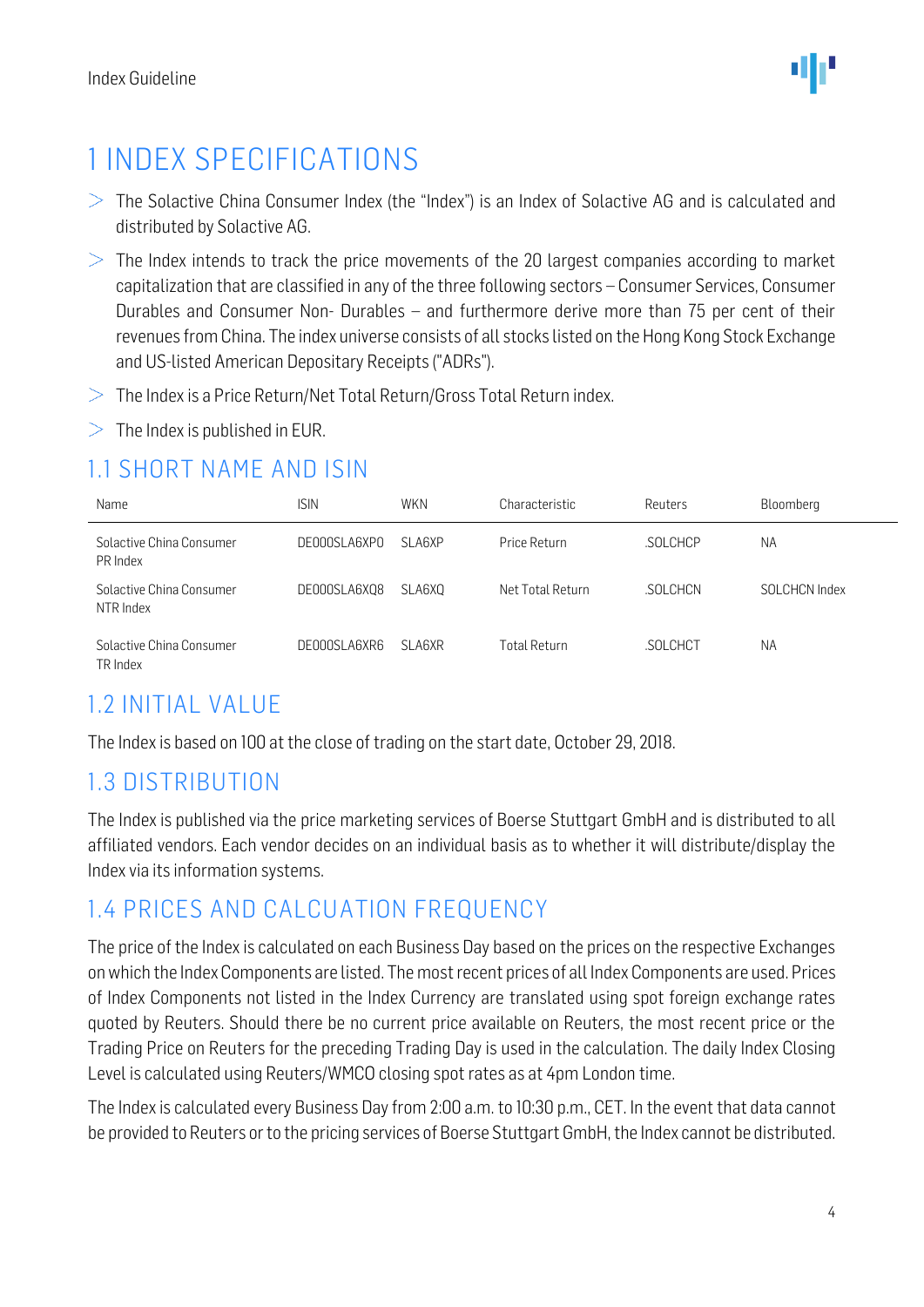## <span id="page-5-0"></span>1.5 WEIGHTING

Index Components are weighted equally on the Adjustment Day.

### <span id="page-5-1"></span>1.6 OVERSIGHT

A Committee composed of staff from Solactive AG (the "Committee" or the "Index Committee") is responsible for decisions regarding the composition of the Index as well as any amendments to the rules.

Members of the Committee can recommend changes to the Guideline and submit them to the Committee for approval.

### <span id="page-5-2"></span>1.7 PUBLICATION

All specifications and information relevant for calculating the Index are made available on the [http://www.solactive.com](http://www.solactive.com/) web page and sub-pages.

### <span id="page-5-3"></span>1.8 HISTORICAL DATA

Historical data will be maintained from the launch of the Index on October 30, 2018. The historical performance, prior to the launch of the index on October 30, 2018 is publicly available under the following link [www.solactive.com.](http://www.solactive.com/)

### <span id="page-5-4"></span>1.9 LICENSING

Licenses to use the Index as the underlying value for derivative instruments are issued to stock exchanges, banks, financial services providers and investment houses by Solactive AG.

# <span id="page-5-5"></span>2 COMPOSITION OF THE INDEX

### <span id="page-5-6"></span>2.1 SELECTION OF THE INDEX COMPONENTS

The initial composition of the Index as well as any ongoing adjustment are based on the following nondiscretionary rules:

On the Selection Days, Solactive AG defines the Index Universe as outlined in Section 4. From the Index Universe the 20 companies with the largest market capitalization are selected as Index Components. If companies share the same market capitalization, the company with the larger Average Daily Value Traded over the past three months is selected as an Index Component. If there are less than 20 companies in the Index Universe, all companies in the Index Universe are selected as Index Components.

### <span id="page-5-7"></span>2.2 ORDINARY ADJUSTMENT

The composition of the Index is adjusted semi-annually. The composition of the Index is reviewed on the Selection Day and necessary changes are announced.

The first adjustment will be made in April 2019, based on the Trading Prices of the Index Components on the Adjustment Day.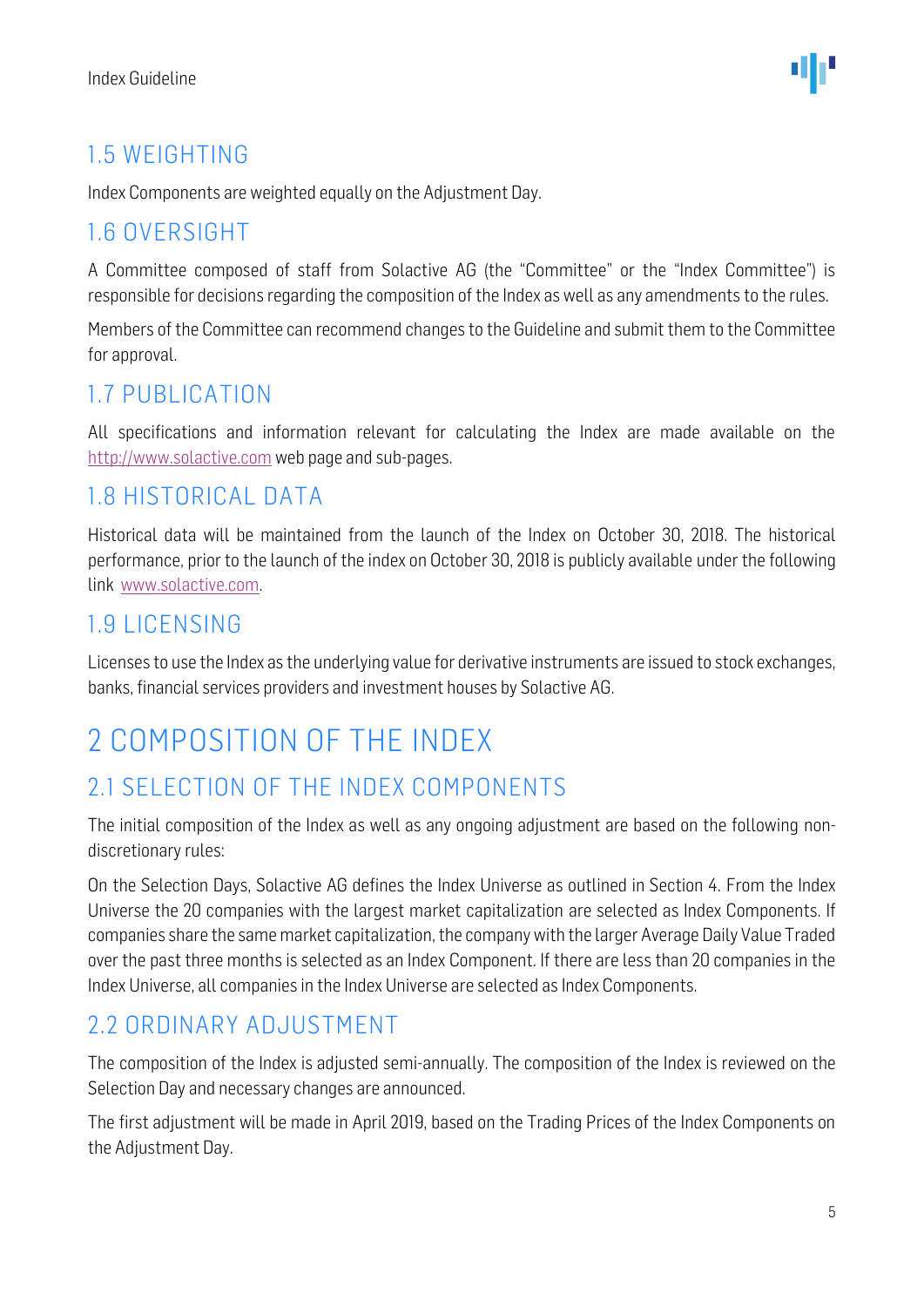Solactive AG shall publish any changes made to the Index composition on the Selection Day and consequently with sufficient notice before the Adjustment Day.

### <span id="page-6-0"></span>2.3 EXTRAORDINARY ADJUSTMENT

An extraordinary adjustment, if applicable, is triggered and applied in compliance with the rules set forth in th[e Solactive Guideline for Extraordinary Corporate Actions.](http://www.solactive.com/news/documents/)

# <span id="page-6-1"></span>3 CALCULATION OF THE INDEX

The Index Value on a Business Day at the relevant time is calculated in accordance with the following formula:

$$
Index_t = \sum_{i=1}^{n} x_{i,t} * p_{i,t}
$$

With:

 $x_{i,t}$  = Number of Shares of the Index Component *i* on Trading Day *t* 

 $p_{i,t}$  = Price of Index Component *i* on Trading Day *t* in Index Currency

#### <span id="page-6-2"></span>3.2 ACCURACY

- $>$  The value of the Index will be rounded to 2 decimal places.
- $>$  The Number of Shares of the Index Components will be rounded to six decimal places.

#### <span id="page-6-3"></span>3.3 ADJUSTMENTS

Indices need to be adjusted for systematic changes in prices once these become effective. This requires the new Number of Index Shares of the affected Index Component to be calculated on an ex-ante basis.

Following the Committee's decision, the Index is adjusted for distributions, capital increases and stock splits.

This procedure ensures that the first ex quote can be properly reflected in the calculation of the Index. This ex-ante procedure assumes the general acceptance of the Index calculation formula as well as open access to the parameter values used. The calculation parameters are provided by the Index Calculator.

### <span id="page-6-4"></span>3.4 DIVIDENDS AND OTHER DISTRIBUTIONS

Dividend payments and other distributions are included in the Index. They cause an adjustment of the Number of Shares. The new Number of Shares is calculated as follows:

$$
x_{i,t} = x_{i,t-1} * \frac{p_{i,t-1}}{p_{i,t-1} - D_{i,t}}
$$

with:

dμ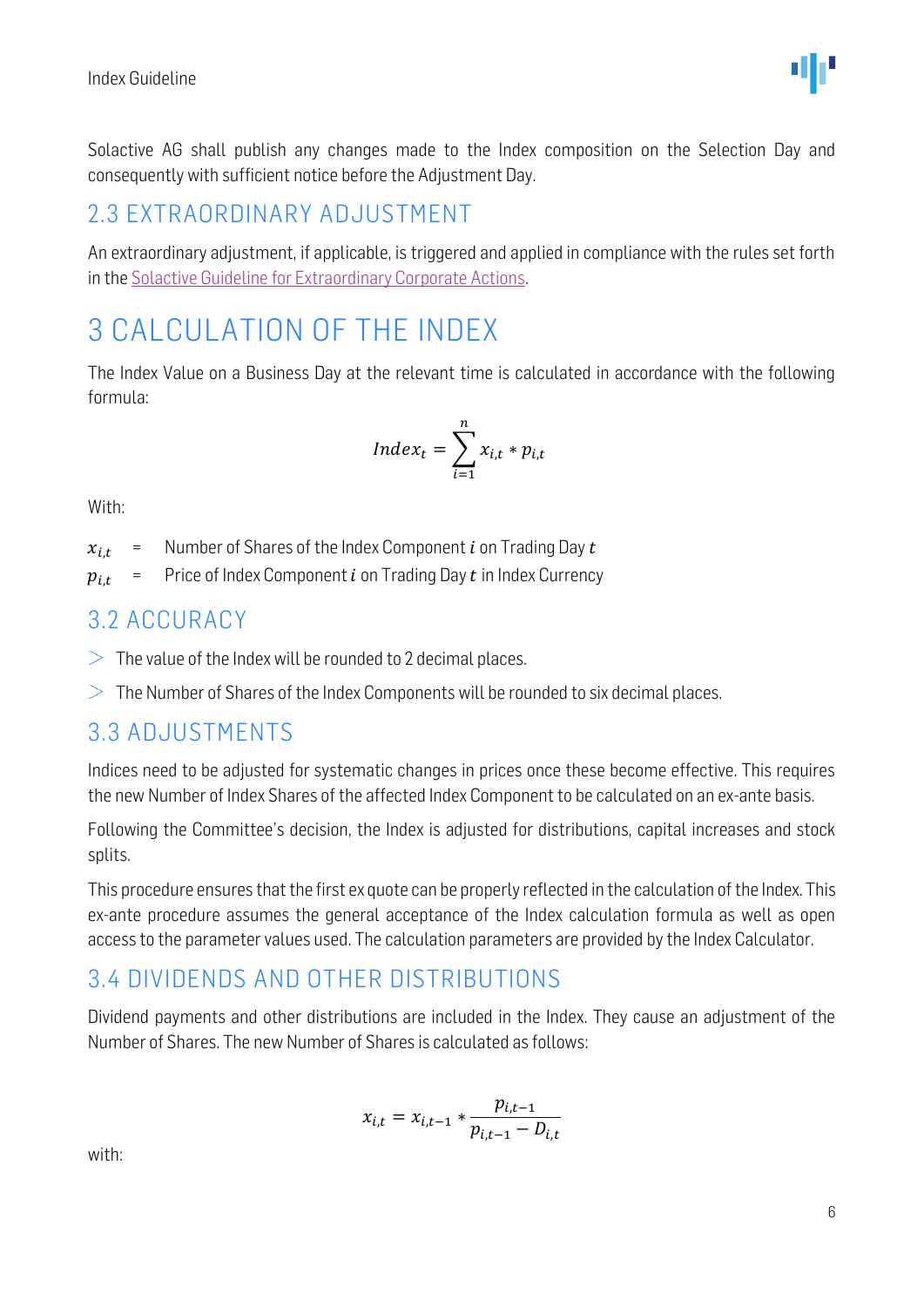$$
\Psi^{\prime}
$$

- $x_{i,t}$  = Number of Shares of the Index Component i on Trading Day t
- $D_{i,t}$  = Payment on Trading Day t multiplied by the Dividend Correction Factor of the respective country

## <span id="page-7-0"></span>3.5 CORPORATE ACTIONS

#### <span id="page-7-1"></span>3.5.1 Principles

Following the announcement by an issuer of Index Components of the terms and conditions of a corporate action, the Index Calculator determines whether such corporate action has a dilutive, concentrative or similar effect on the price of the respective Index Component.

If this should be the case, the Index Calculator shall make the necessary adjustments that are deemed appropriate in order to take into account the dilutive, concentrative or similar effect and shall determine the date on which this adjustment shall come into effect.

Amongst other things, the Index Calculator can take into account the adjustment made by an Affiliated Exchange as a result of the corporate action with regard to option and futures contracts on the respective share traded on this Affiliated Exchange.

#### <span id="page-7-2"></span>3.5.2 Capital increases

In the case of capital increases (from the company's own resources or through cash contributions) the new Numbers of Shares are calculated as follows:

$$
x_{i,t} = x_{i,t-1} * \frac{p_{i,t-1}}{p_{i,t-1} - rB_{i,t-1}} \quad \text{with:} \quad rB_{i,t-1} = \frac{p_{i,t-1} - B - N}{BV + 1}
$$

with:

- $x_{i,t}$  = Number of Shares of Index Component i on the day of the distribution
- $x_{i,t-1}$  = Number of Shares of Index Component i on the day prior to the distribution
- $p_{i,t-1}$  = Closing price on the day prior to ex date
- $rB_{i,t-1}$  = Calculated value of rights issue
- $B =$  Price of rights issue
- $N =$  Dividend disadvantage
- $BV =$  Subscription ratio

 $B = 0$  if capital is increased from the company's own resources.

The last dividend paid or the announced dividend proposal is applied as the dividend disadvantage.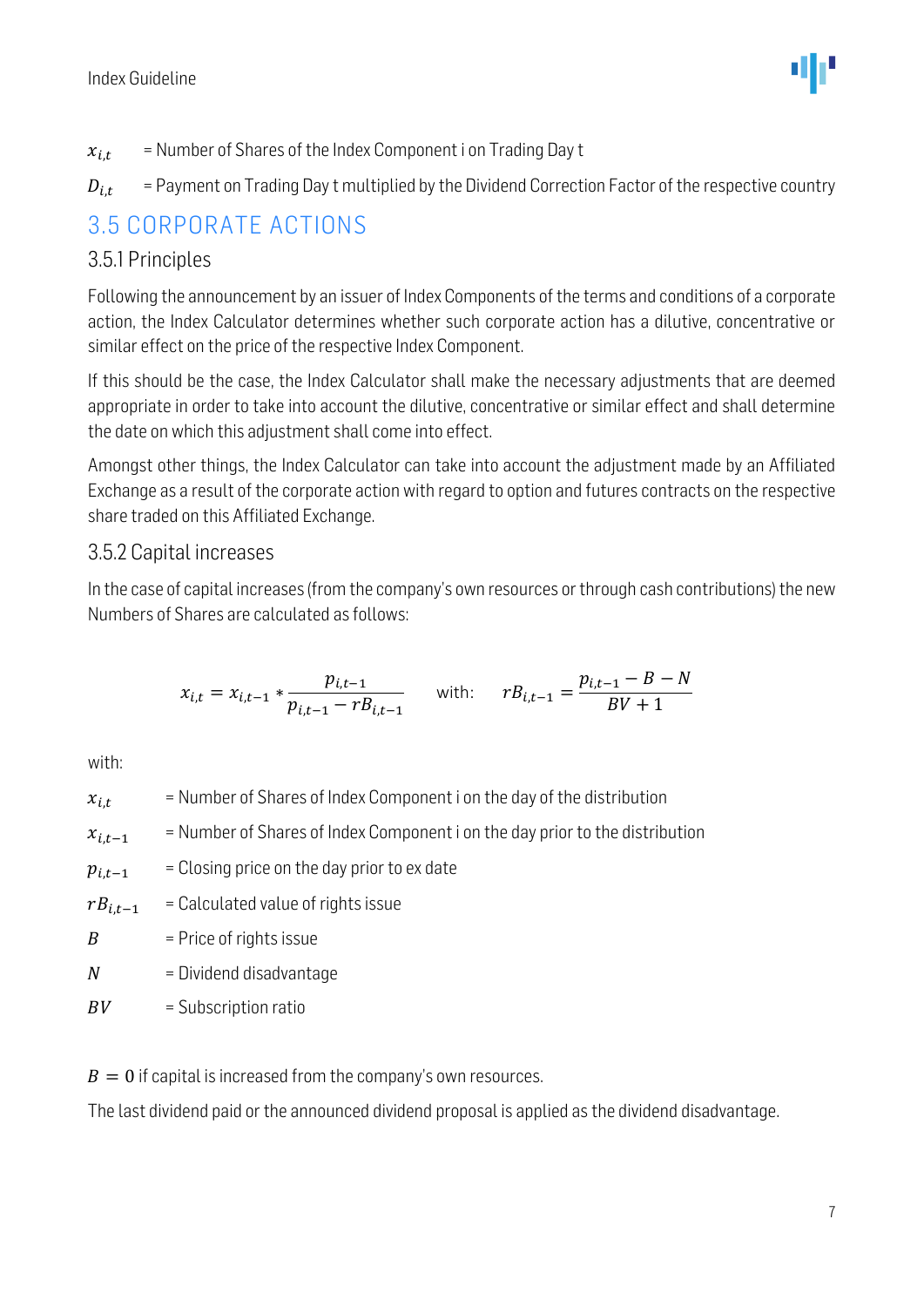#### <span id="page-8-0"></span>3.5.3 Capital reductions

In the case of capital reductions, the new Number of Shares is determined as follows:

$$
x_{i,t} = x_{i,t-1} * \frac{1}{H_{i,t}}
$$

with:

 $H_{i,t}$  = Reduction ratio of the company on day t

 $x_{i,t}$  = Number of Shares of the affected Index Component on the day of the distribution

 $x_{i,t-1}$  = Number of Shares of the affected Index Component on the day prior to the distribution

#### <span id="page-8-1"></span>3.5.4 Share splits and par value conversions

In the case of share splits and par value conversions it is assumed that the prices change in ratio to the number of shares or to the par values. The new Number of Shares is calculated as follows:

$$
x_{i,t} = x_{i,t-1} * \frac{N_{i,t-1}}{N_{i,t}}
$$

with:

 $N_{i,t-1}$  = Former par value of security class i (or new number of shares)

 $N_{i,t}$  = New par value of security class i (or former number of shares)

 $x_{i,t}$  = Number of Shares of the affected Index Component on the day of the distribution

 $x_{i,t-1}$  = Number of Shares of the affected Index Component on the day prior to the distribution

### <span id="page-8-2"></span>3.6 MISCELLANEOUS

#### <span id="page-8-3"></span>3.6.1 Recalculation

Solactive AG makes the greatest possible efforts to accurately calculate and maintain its indices. However, the occurrence of errors in the index determination process cannot be ruled out. In such cases Solactive AG adheres to its publicly available [Correction Policy.](http://www.solactive.com/news/documents/)

#### <span id="page-8-4"></span>3.6.2 Market Disruption

In periods of market stress Solactive AG calculates its indices following predefined and exhaustive arrangements set out in its publicly available [Disruption Policy.](http://www.solactive.com/news/documents/)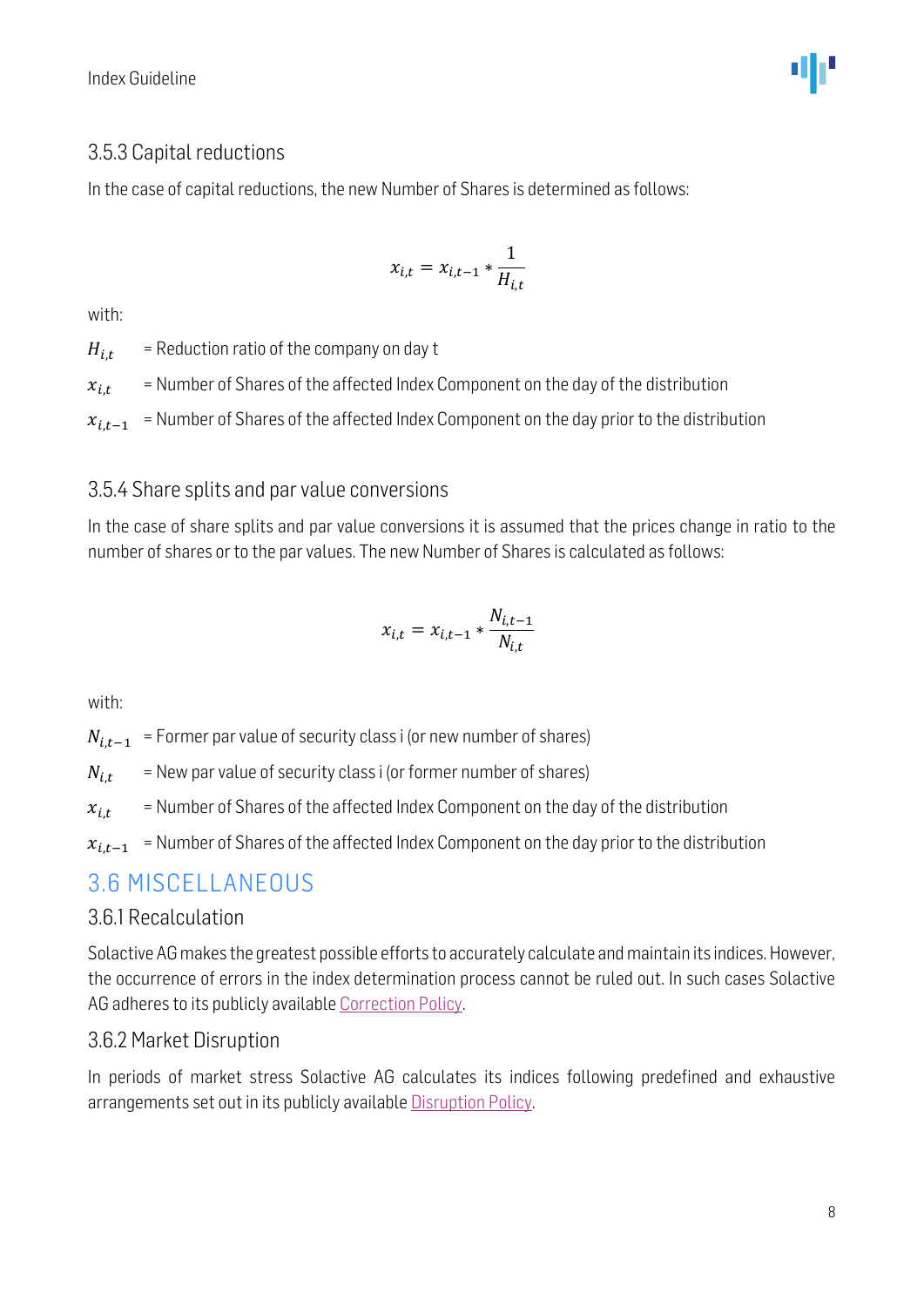# <span id="page-9-0"></span>4 DEFINITIONS

The "Index Universe" in respect of a Selection Day are companies that fulfill the following criteria:

- 1. All equities listed on the Hong Kong Stock Exchange and all US-listed American Depositary Receipts ("ADRs"). OTC listed ADRs are in general not eligible for inclusion into the index. Furthermore, companies that are incorporated in the United States are also not eligible for inclusion into the index.
- 2. Companies need to be classified in any of the following three Sectors: "Consumer Services", "Consumer Durables" or "Consumer Non-Durables".
- 3. A minimum market capitalization of at least USD 500 million.
- 4. Average Daily Value Traded of at least USD 1 million over the past three months, including the Selection Day.
- 5. Companies need to derive more than 75% of their revenues from China.

The "Index Component" is each share currently included in the Index.

The "Sector" of a company is determined based on FactSet's Standard Classification System (= FactSet Economy Level").

The "Total Shares" are in respect of an Index Component and any given Business Day the number or fraction of shares included in the Index. It is calculated for any Index Component as the ratio of (A) the Percentage Weight of an Index Component multiplied by the Index value and (B) its Trading Price (converted into the Index Currency according to the principles laid out in Section 1.4 of this document).

The "Percentage Weight" of an Index Component is the ratio of its Trading Price multiplied by its Number of Shares divided by the Index value.

"Average Daily Traded Value" means, in respect of a Share, the sum of Daily Traded Value over a specified period divided by the number of Exchange Trading Days that fall in the specified period.

"Daily Traded Value" means, in respect of a Share and of an Exchange Trading Day, the product of (i) the Closing Exchange Price of such Share and (ii) the volume traded (measured as a number of Shares) of such Share on the Exchange during such Exchange Trading Day.

The "**Dividend Correction Factor**" is calculated as 1 minus the applicable withholding tax rate and/or other applicable tax rate currently prevalent in the respective country.

In particular, an "Extraordinary Event" is

- $> a$  Merger
- $> a$  Takeover Bid
- $> a$  Delisting
- $\geq$  the Nationalization of a company
- $>$  Insolvency.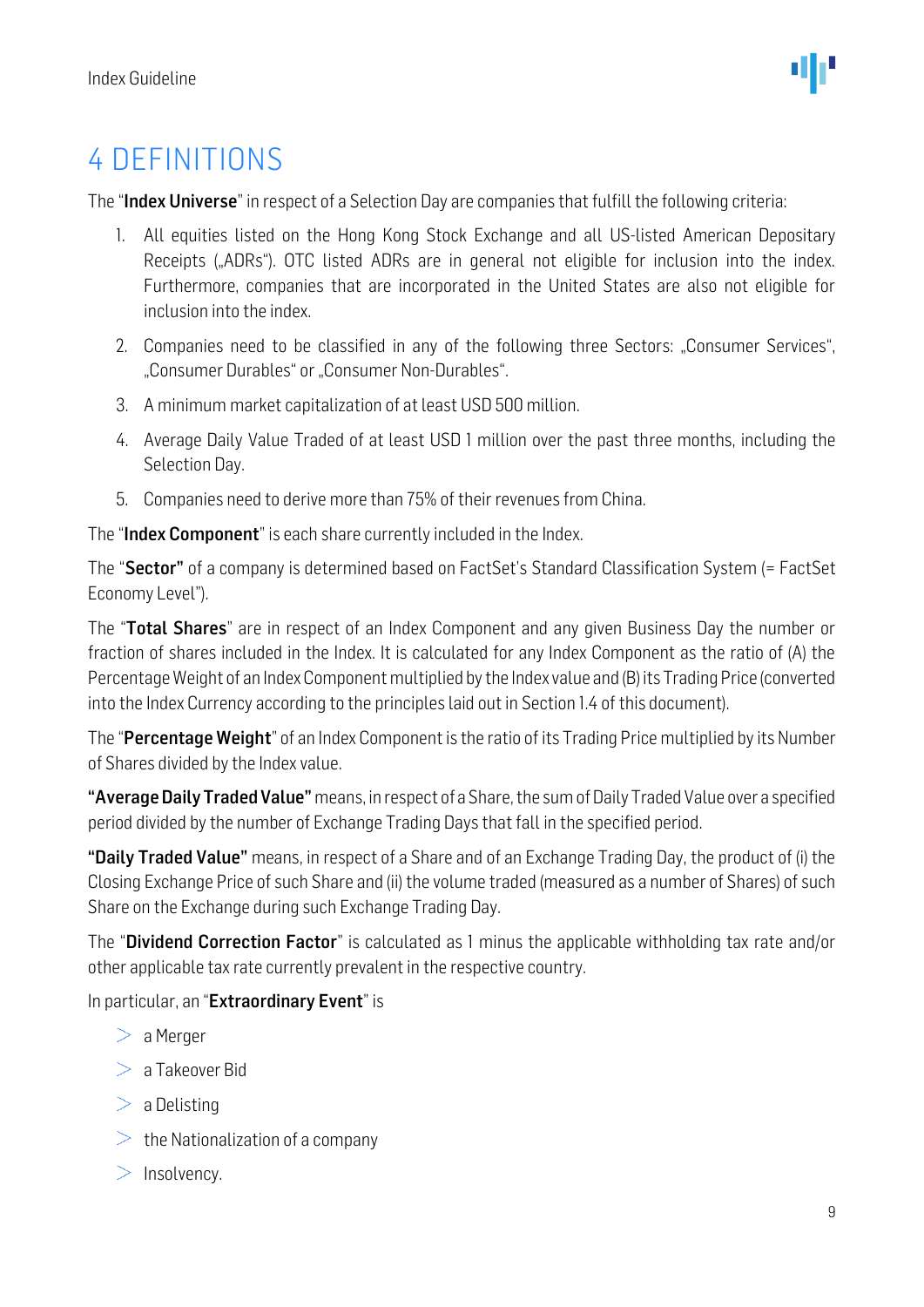The Trading Price for this Index Component on the day the event came into effect is the last available market price for this Index Component quoted on the Exchange on the day the event came into effect (or, if a market price is not available for the day the event came into effect, the last available market price quoted on the Exchange on a day specified as appropriate by the Index Calculator) as determined by the Index Calculator, and this price is used as the Trading Price of the particular Index Component until the end of the day on which the composition of the Index is next set.

In the event of the Insolvency of an issuer of an Index Component, the Index Component shall remain in the Index until the next Adjustment Day. As long as a market price for the affected Index Component is available on a Business Day, this shall be applied as the Trading Price for this Index Component on the relevant Business Day, as determined in each case by the Index Calculator. If a market price is not available on a Business Day the Trading Price for this Index Component is set to zero. The Committee may also decide to eliminate the respective Index Component at an earlier point in time prior to the next Adjustment Day. The procedure in this case is identical to an elimination due to an Extraordinary Event.

An Index Component is "**delisted**" if the Exchange announces pursuant to the Exchange regulations that the listing of, the trading in, or the issuing of public quotes on the Index Component at the Exchange has ceased immediately or will cease at a later date, for whatever reason (provided the Delisting is not because of a Merger or a Takeover Bid), and the Index Component is not immediately listed, traded or quoted again on an exchange, trading or listing system, acceptable to the Index Calculator.

"Insolvency" occurs with regard to an Index Component if (A) all shares of the respective issuer must be transferred to a trustee, liquidator, insolvency administrator or a similar public officer as result of voluntary or compulsory liquidation, insolvency or winding-up proceedings or comparable proceedings affecting the issuer of the Index Components or (B) the holders of the shares of this issuer are legally enjoined from transferring the shares.

A "Takeover Bid" is a bid to acquire, an exchange offer, or any other offer or act of a legal person that results in the related legal person acquiring as part of an exchange or otherwise more than 10% and less than 100% of the voting shares in circulation from the issuer of the Index Component or the right to acquire these shares, as determined by the Index Calculator based on notices submitted to public or self-regulatory authorities or other information considered by the Index Calculator to be relevant.

With regard to an Index Component, a "**Merger**" is

- (i) a change in the security class or a conversion of this share class that results in a transfer or an ultimate definite obligation to transfer all the shares in circulation to another legal person,
- (ii) a merger (either by acquisition or through forming a new structure) or a binding obligation on the part of the issuer to exchange shares with another legal person (except in a merger or share exchange under which the issuer of this Index Component is the acquiring or remaining company and which does not involve a change in security class or a conversion of all the shares in circulation),
- (iii) a takeover offer, exchange offer, other offer or another act of a legal person for the purposes of acquiring or otherwise obtaining from the issuer 100% of the shares issued that entails a transfer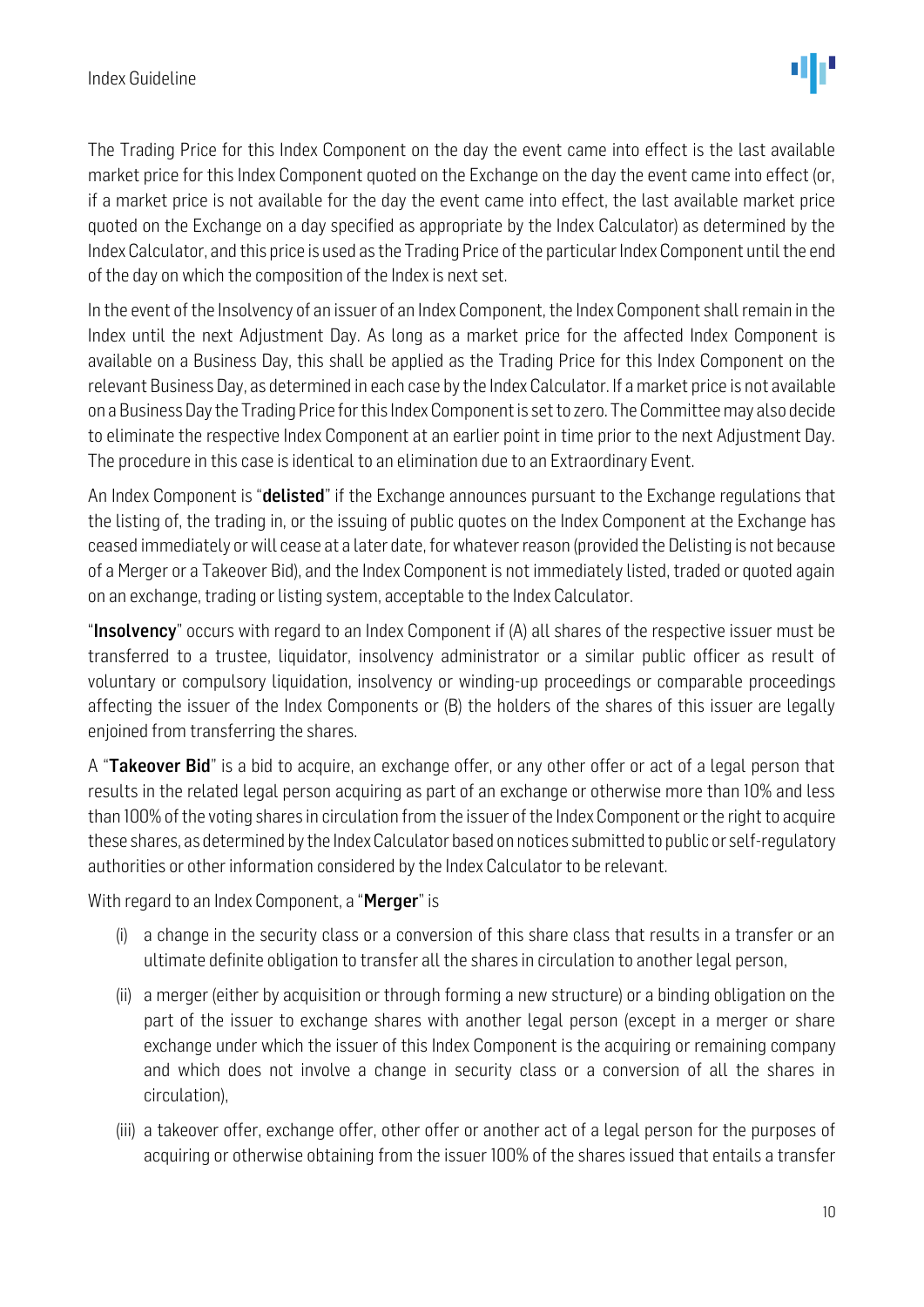or the irrevocable obligation to transfer all shares (with the exception of shares that are held and controlled by the legal person), or

(iv) a merger (either by acquisition or through forming a new structure) or a binding obligation on the part of the issuer of the share or its subsidiaries to exchange shares with another legal person, whereby the issuer of the share is the acquiring or remaining company and it does not involve a change in the class or a conversion of the all shares issued, but the shares in circulation directly prior to such an event (except for shares held and controlled by the legal person) represent in total less than 50% of the shares in circulation directly subsequent to such an event.

The "**Merger Date**" is the date on which a Merger is concluded or the date specified by the Index Calculator if such a date cannot be determined under the law applicable to the Merger.

"Nationalization" is a process whereby all shares or the majority of the assets of the issuer of the shares are nationalized or are expropriated or otherwise must be transferred to public bodies, authorities or institutions.

The "**Exchange**" is, in respect of the Index and every Index Component, the respective primary exchange where the Index Component has its primary listing. The Committee may decide to declare a different stock exchange the "Exchange" for trading reasons, even if the company is only listed there via a Stock Substitute.

A "Stock Substitute" includes in particular, American Depository Receipts (ADR) and Global Depository Receipts (GDR).

With regard to an Index Component (subject to the provisions given above under "Extraordinary Events") the "Trading Price" in respect of a Trading Day is the closing price on this Trading Day determined in accordance with the Exchange regulations. If the Exchange has no closing price for an Index Component, the Index Calculator shall determine the Trading Price and the time of the quote for the share in question in a manner that appears reasonable to it.

A "Trading Day" is in relation to the Index or an Index Component a Trading Day on the Exchange (or a day that would have been such a day if a market disruption had not occurred), excluding days on which trading may be ceased prior to the normal Exchange closing time. The Index Calculator is ultimately responsible as to whether a certain day is a Trading Day with regard to the Index or an Index Component or in any other connection relating to this document.

The "Index Calculator" is Solactive AG or any other appropriately appointed successor in this function.

The "Index Currency" is EUR.

A "Business Day" is any weekday from Monday through Friday.

The "**Adjustment Day**" is the 3rd Friday in April and October. If that day is not an Eligible Rebalancing Day, the Adjustment Day will be the following Eligible Rebalancing Day.

The "Selection Day" is the 2<sup>nd</sup> Friday in April and October each year.

The "**Eligible Rebalancing Day**" is each day that is a Trading Day at the Hong Kong Stock Exchange.

A "Market Disruption Event" occurs if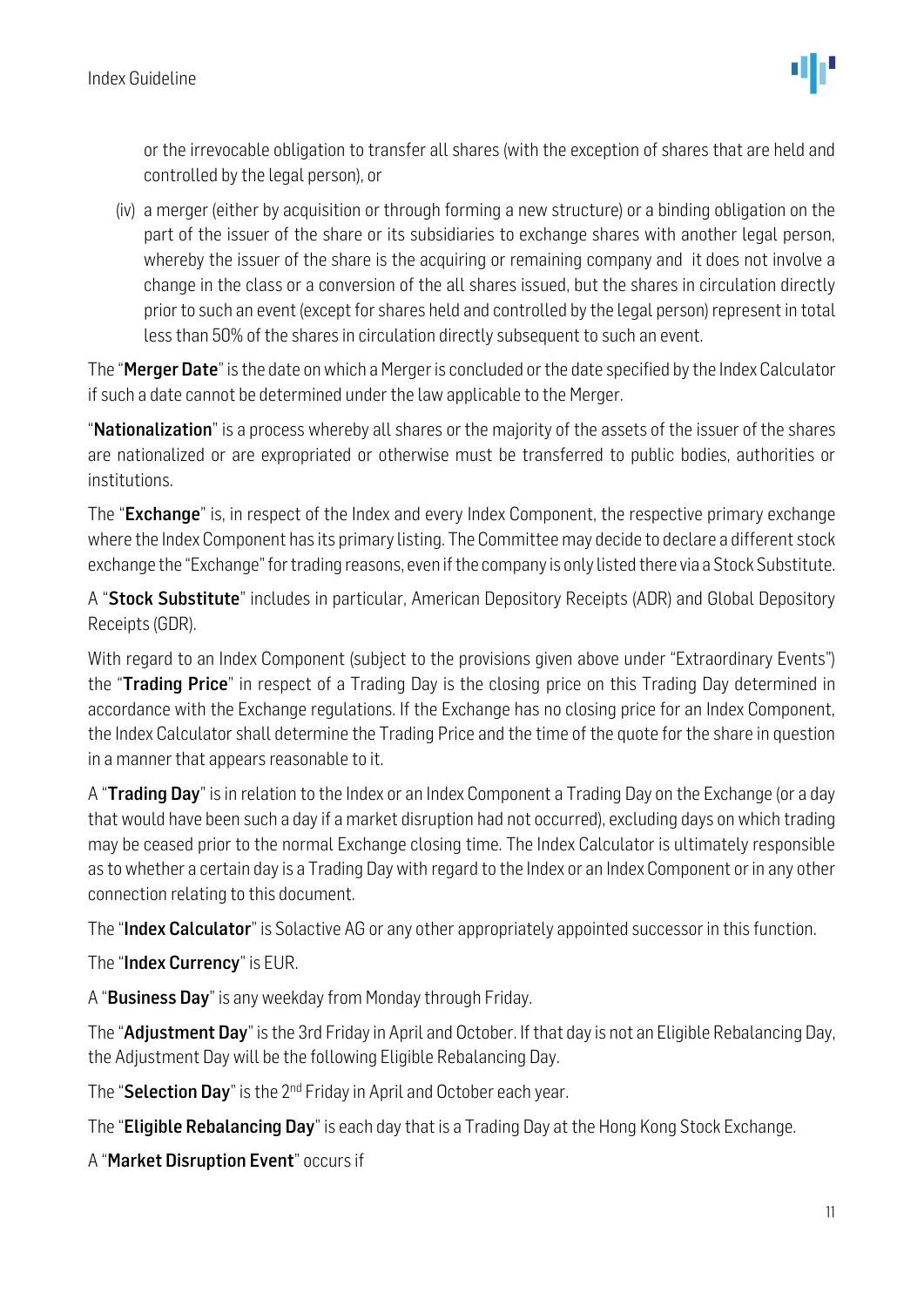

- 1. one of the following events occurs or exists on a Trading Day prior to the opening quotation time for an Index Component:
	- A) trading is suspended or restricted (due to price movements that exceed the limits allowed by the Exchange or an Affiliated Exchange, or for other reasons):
	- 1.1. across the whole Exchange; or
	- 1.2. in options or futures contracts on or with regard to an Index Component or an Index Component that is quoted on an Affiliated Exchange; or
	- 1.3. on an Exchange or in a trading or quotation system (as determined by the Index Calculator) in which an Index Component is listed or quoted; or
	- B) an event that (in the assessment of the Index Calculator) generally disrupts and affects the opportunities of market participants to execute on the Exchange transactions in respect of a share included in the Index or to determine market values for a share included in the Index or to execute on an Affiliated Exchange transaction with regard to options and futures contracts on these shares or to determine market values for such options or futures contracts.
- 2. trading on the Exchange or an Affiliated Exchange is ceased prior to the "Normal Exchange Closing Time", which is the time at which the Exchange or an Affiliated Exchange is normally closed on working days without taking into account after-hours trading or other trading activities carried out outside the normal trading hours. An exception to this classification as a Market Disruption Event is where the early cessation of trading is announced by the Exchange or Affiliated Exchange on this Trading Day at least one hour before
	- 2.1. the actual closing time for normal trading on the Exchange or Affiliated Exchange on the Trading Day in question or, if earlier.
	- 2.2. the closing time (if given) of the Exchange or Affiliated Exchange for the execution of orders at the time the quote is given.
- 3. a general moratorium is imposed on banking transactions in the country in which the Exchange is resident if the above-mentioned events are material in the assessment of the Index Calculator, whereby the Index Calculator makes its decision based on those circumstances that it considers reasonable and appropriate.

# <span id="page-12-0"></span>5 CHANGES IN CALCULATION METHOD

The application by the Index Calculator of the method described in this document is final and binding. The Index Calculator shall apply the method described above for the composition and calculation of the Index. However, it cannot be excluded that the market environment, supervisory, legal, financial or tax reasons may require changes to be made to this method. The Index Calculator may also make changes to the terms and conditions of the Index and the method applied to calculate the Index that it deems to be necessary and desirable in order to prevent obvious or demonstrable error or to remedy, correct or supplement incorrect terms and conditions. The Index Calculator is not obliged to provide information on any such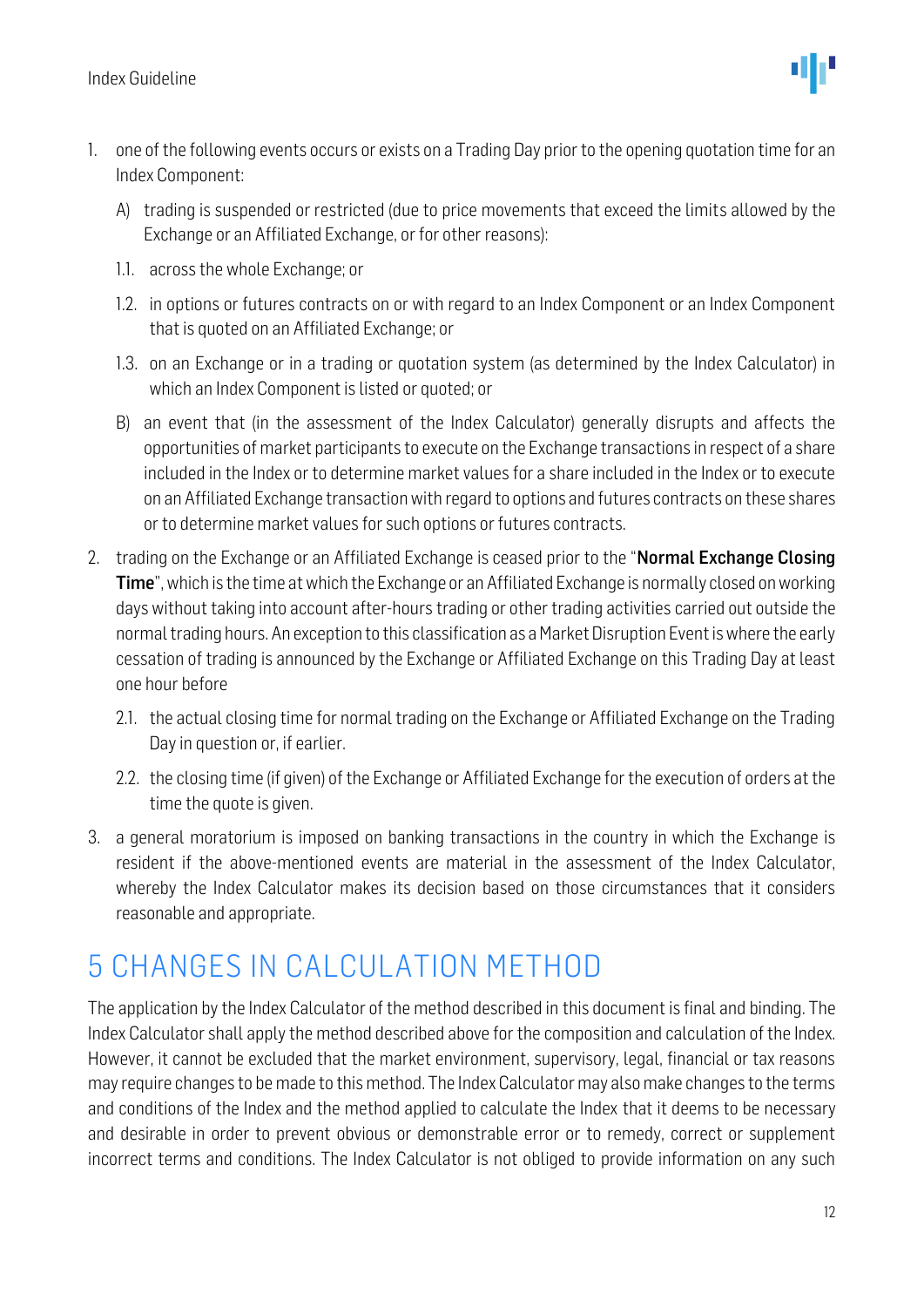modifications or changes. Despite the modifications and changes, the Index Calculator will take the appropriate steps to ensure a calculation method is applied that is consistent with the method described above.